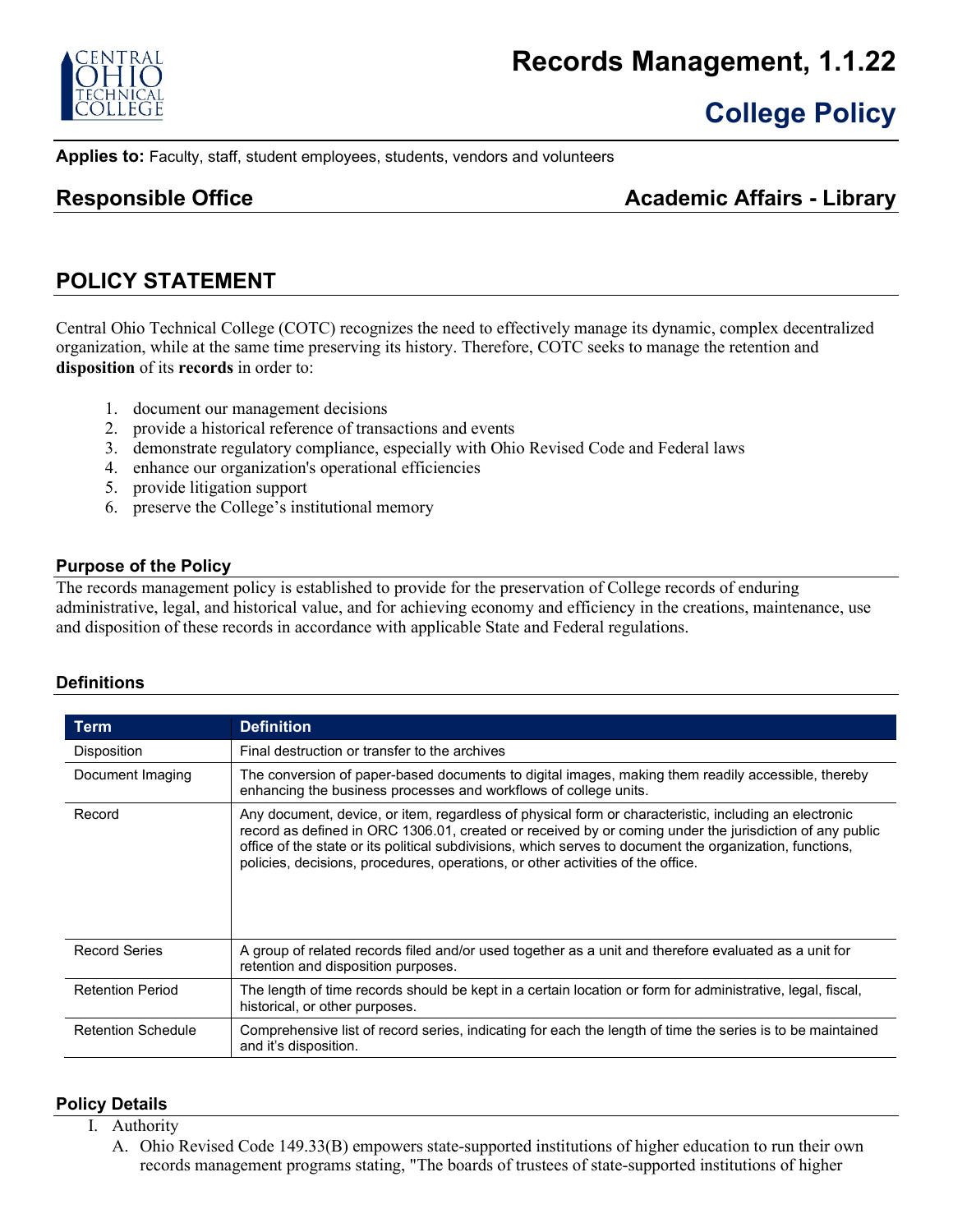

# **College Policy**

#### **Applies to:** Faculty, staff, student employees, students, vendors and volunteers

education shall have full responsibility for establishing and administering a records program for their respective institutions. The boards shall apply efficient and economical management methods to the creation, utilization, maintenance, retention, preservation, and disposition of the records of their respective institutions."

- B. Archives & Special Collections (Archives) of the John L. & Christine Warner Library oversees the management and disposition of COTC's records common to many offices, as well as developing **retention schedules** for campus units with unique records. Archives provides for the selection, preservation and research use of records that have enduring historical value that document the origin, development, and operations of COTC, relate the roles of the faculty and staff to the operational activities of COTC or campus life, and record and document student/student organizational development and activities as related to the campus.
- II. Why keep records?
	- A. Records must be maintained and managed if there is a legal requirement to do so. Further, there may be fiscal reasons for retaining records=typically managing them until an audit is completed. In absence of legal and fiscal requirements, there may be administrative needs that necessitate the maintenance and management of records. Finally, a portion of the records will be accessioned and maintained by Archives, at the end of their useful administrative life, due to their historical significance.
- III. What is a record?
	- A. COTC records may include but are not limited to:
		- 1. financial records such as requisitions, purchase orders, invoices, bank data, and ledgers or journals
		- 2. administrative records such as correspondence, reports, policy statements and related items sent and received
		- 3. minutes of all COTC boards, committees and other groups
		- 4. personnel records of faculty, staff, and students
		- 5. students records
		- 6. publications and other items issued by COTC
		- 7. sound recordings, video recordings or photographs of COTC faculty, staff, groups or events
	- B. As a public institution, COTC records are public records, and therefore are available for public scrutiny as per Ohio Revised Code 149.43(A)(1). Subsections (a) through (aa) define what documents are not public records and/or what information in a public record is not disclosable. **SEE:** Ohio Revised Code 149.43(A)1: Availability of Public Records for inspection and copying:<http://codes.ohio.gov/orc/149.43>
- IV. How long do we keep records?
	- A. The amount of time that COTC must maintain records depends upon the legal, fiscal, administrative, and/or historical informational value.
	- B. Records retention conceptually can be grouped into six major categories, described here in shortest to longest **retention periods**:
		- 1. Non-record: Any document, device, or item, regardless of physical form or characteristic, that has been created or received in the course of campus business that FAILS to serve as documentation of the organization, functions, policies, decisions, procedures, operations, or other activities of offices of the campus. Examples of non-records may include but are not limited to: external Listserv<sup>®</sup> materials, junk mail/spam, or non-COTC publications.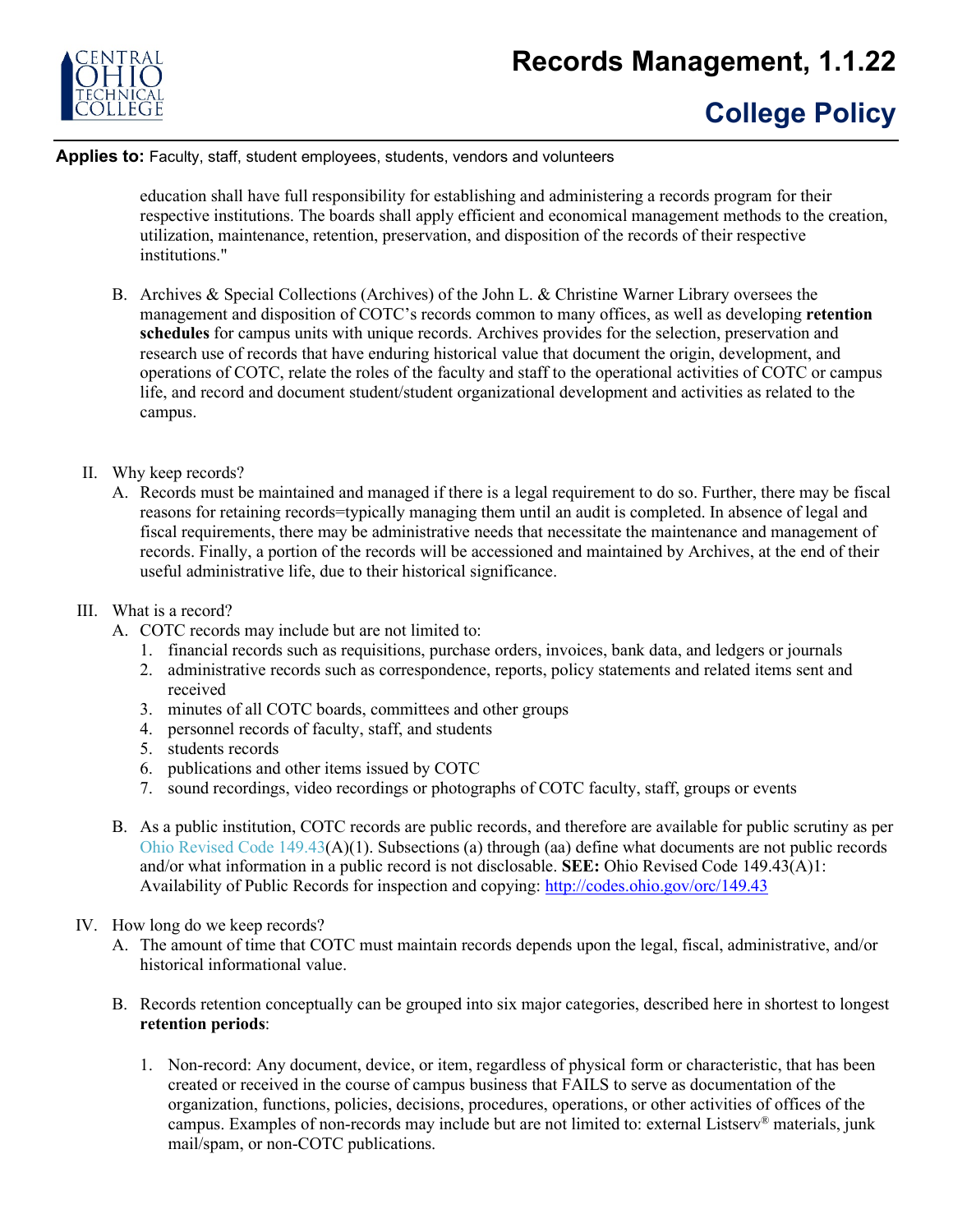

**Applies to:** Faculty, staff, student employees, students, vendors and volunteers

- 2. Transient/Transitory Records: Documents including telephone messages, some email, drafts and other documents which serve to convey information of a temporary value, have a very short lived administrative, legal and/or fiscal value and should be disposed in an appropriate manner once that administrative, legal, and/or fiscal use has expired. Typically the retention is not a fixed period of time and is event driven; it may be as short as a few hours and could be as long as several days or weeks.
- 3. Short-Term Records: Records with short-term retention are documents (including some email) of significant administrative, legal, and/or fiscal value having a definitive life of typically ten (10) years or less. Upon expiration of that retention period, records should be disposed in an appropriate manner as soon as possible.
- 4. Long-Term Records: Records with long-term retention are documents (including some email) which have significant administrative, legal, and/or fiscal value and have a life that is typically longer than ten (10) years. Upon expiration of that retention period, the records should be disposed in an appropriate manner as soon as possible.
- 5. Indefinite Records: Records with an indefinite retention are documents (including some email) which have significant administrative, legal, and/or fiscal value; further they have an enduring administrative or historical value, and therefore retained until such a point in time as a reappraisal of their value to the organization is conducted.
- 6. Permanent Records: Records with a permanent retention are documents (including some email) which have significant administrative, legal, and/or fiscal value; further they have an enduring historical value and therefore may be retained forever.

## **PROCEDURE**

- I. Records Retention Schedules
	- A. Given COTC's cost-sharing relationship with The Ohio State University, the college follows the General Records Retention Schedule developed by The Ohio State University as the basis for its records management program. The General Schedule accounts for the management and disposition of college **records series** that are common to many units across all campuses. In addition, there are units that have record series that are unique to their operations and therefore have a unique records retention schedule in addition to the General Schedule.
	- B. All records are the property of COTC. They may not be removed, destroyed, mutilated, transferred, or otherwise damaged or disposed of, in whole or in part, except as provided by this policy. Outgoing officials and employees must not remove any records that are the property of COTC.
	- C. All COTC units must familiarize themselves with the General Schedule, and have an understanding of what records, paper-based and electronic, they create and/or receive and are required to manage. Units must conduct an inventory of their records and map them to the General Schedule. If a unit identifies records types that do not map to the General Schedule, the unit should contact the Archives of the John L. & Christine Warner Library to discuss the creation of a unique schedule. An archives representative and an appropriate unit representative must sign all unit unique schedules prior to their implementation.

### II. Disposition of Records

- A. Units are strongly encouraged to conduct a records purge on an annual basis. Before removing or disposing of the records, the campus unit must complete and forward a Certificate of Records Destruction (CRD) to Archives for review and permanent retention. If restricted information, as defined in COTC's Policy on Institutional Data, is evident, records should be destroyed in a secure manner.
- B. Part of any effective records management program is the timely disposition of obsolete records and the documentation thereof. COTC units have two general disposition options:
	- 1. **Records Transfer:** Some records created by COTC units need to be transferred to an appropriate storage facility for temporary storage as dictated by the records retention schedule. Records that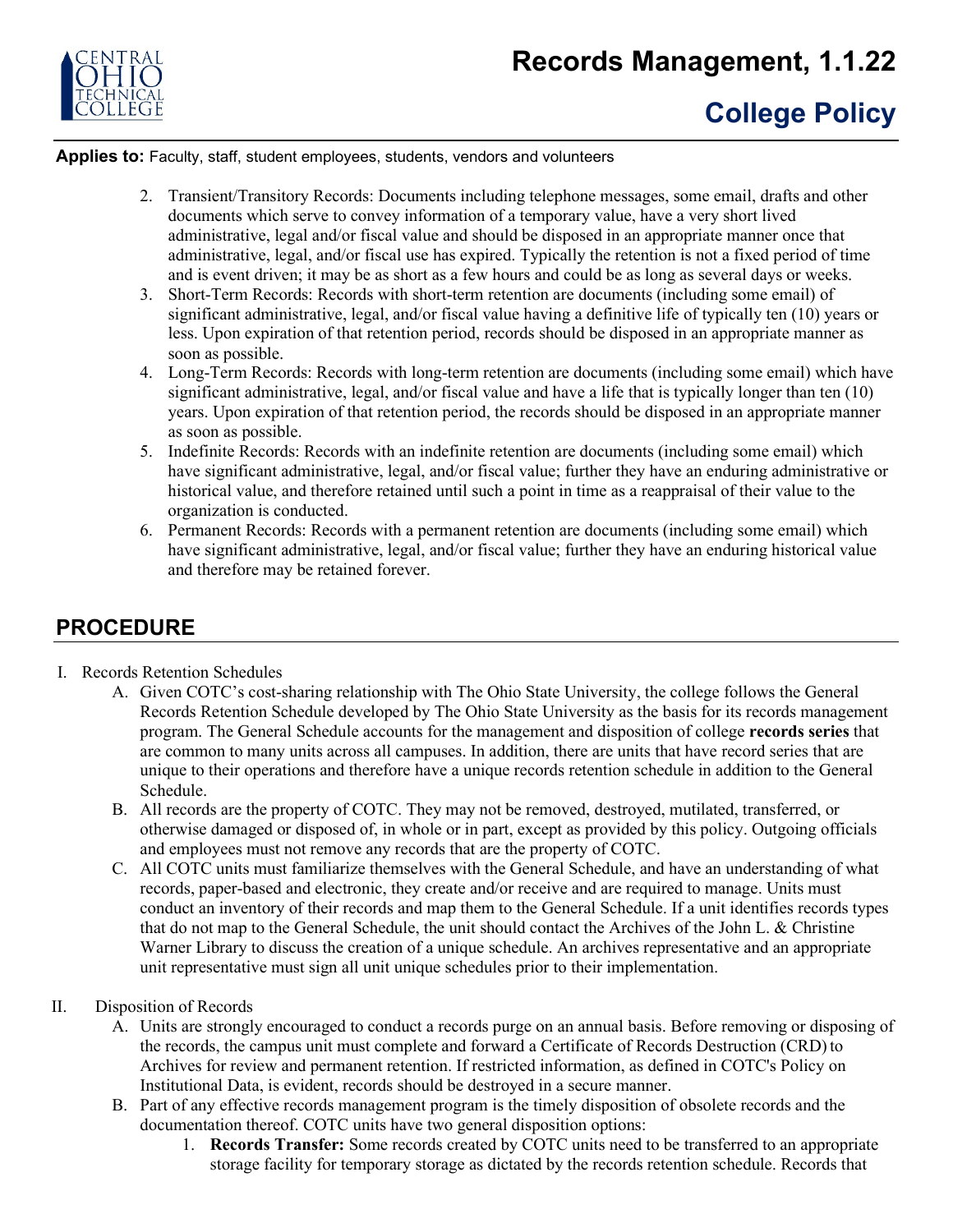

**Applies to:** Faculty, staff, student employees, students, vendors and volunteers

have enduring historical value should be transferred to Archives once their useful life has been served. The disposition for these records is typically noted as "Transfer to Archives" or "Archival Review." COTC Records Management procedures for transfers must be followed throughout these processes.

- 2. **Records Destruction:** A record series must exist on an approved schedule if it is to be disposed. The COTC unit must confirm that the retention period of the documents has expired and that there is no legal hold on the records (see **Records Requests and Litigation** below**).** Destruction can be accomplished in a variety of ways such as:
	- a. Recycling
	- b. Trash
	- c. Shredding
	- d. Demagnetization (or other electronic destruction)

See: Transfer Procedures of Records for shredding Certificate of Records Destruction

- III. Records Requests and Litigation Holds:
	- A. As previously noted, COTC records are public records, and therefore must be made available, with certain exceptions, for public scrutiny as per the Ohio Revised Code. While Ohio law does not state when records are to be provided, the statute requires that COTC provide copies of existing records that are requested with reasonable specificity, within a reasonable period of time.
	- B. When a legal action is brought against COTC, Federal and State of Ohio Rules of Civil Procedure allow for a discovery motion to be made to examine the respective records (paper-based and electronic) related to the litigation. A litigation hold should be placed upon the records and the disposition process suspended until such time as the litigation is resolved.

See: COTC Public Records Policy - http://www.cotc.edu/Discover/Documents/PublicRecordsPolicy.pdf OSU Office of Legal Affairs - <http://legal.osu.edu/publicrecords.php>

- IV. Document Conversion
	- A. Document imaging is the conversion of paper-based documents to digital images, making them readily accessible, thereby enhancing the business processes and workflows of COTC units. The Ohio Electronic Records Committee—an ongoing collaboration, established by the State of Ohio Archives in 1998, with representatives from state and local government, academia, and historical societies—has developed guidelines regarding document imaging best practices. This guidance can be found at: ohioerc.org/?page id=530.
	- B. State law does not prohibit a public agency from disposing of the original paper records once they have been imaged. However, before embarking on a document imaging project and/or disposing of converted records, COTC units should develop local imaging system policies and procedures in consultation with Archives. The unit-level procedures document should identify:
		- 1. The governance of the project;
		- 2. The records being imaged/converted and their mapping to the General Schedule and/or unit unique schedule;
		- 3. The hardware/software being utilized for imaging/conversion;
		- 4. A brief step-by-step description of the actual process (i.e., a "How To" manual);
		- 5. Scanning resolution and file format;
		- 6. The indexing schema for retrieval and ultimate disposition of the records;
		- 7. The quality control process;
		- 8. The back-up and data recovery plan;
		- 9. The redaction process for restricted information (FERPA, HIPAA, et al);
		- 10. A buffer time, post-imaging, before the paper records will be destroyed;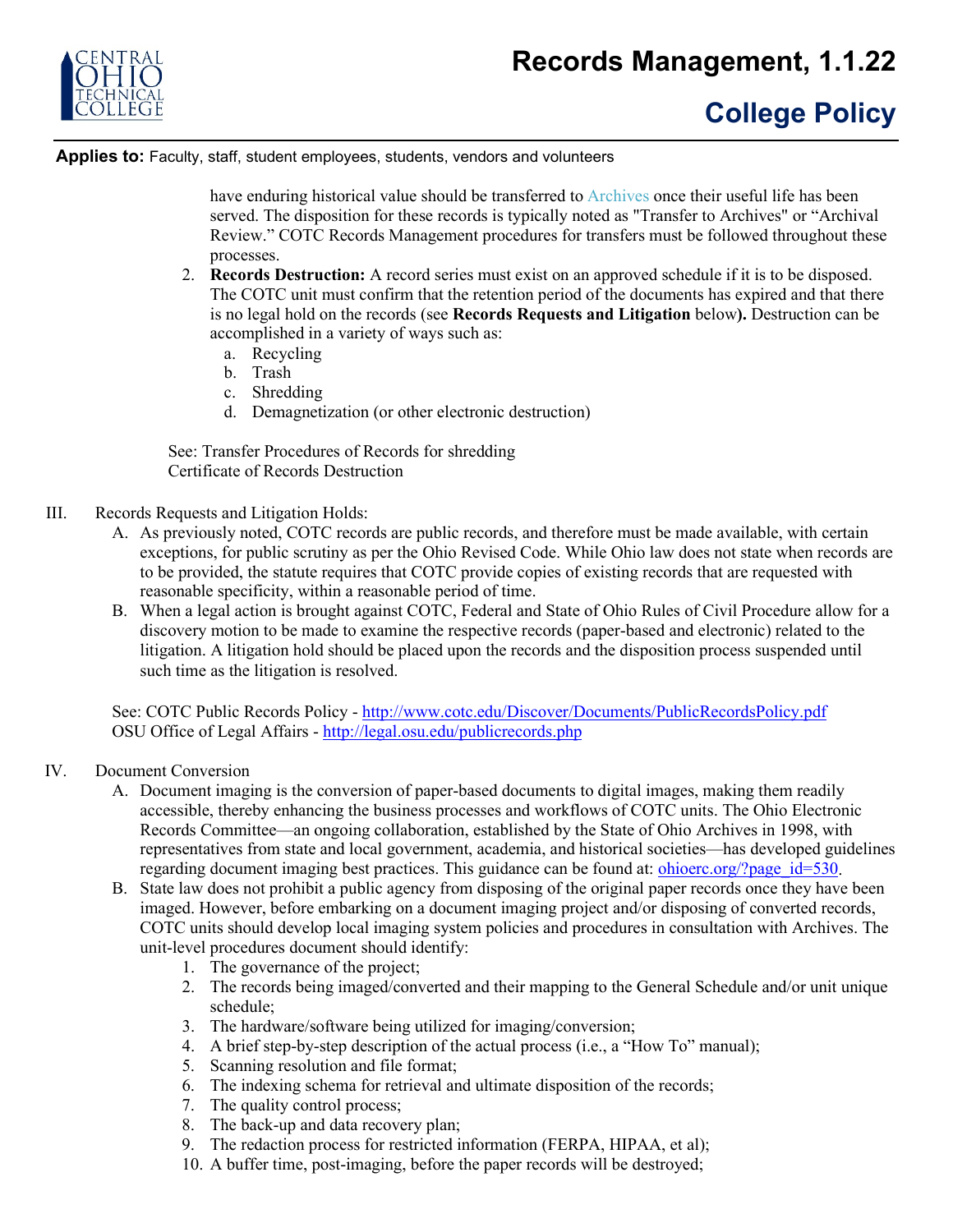

# **College Policy**

**Applies to:** Faculty, staff, student employees, students, vendors and volunteers

- 11. The process for the disposal of paper records in a manner that maintains confidentiality; and
- 12. An acknowledgment that imaged records must be destroyed at the end of their life per the retention schedule and that a Certificate of Records Destruction must be submitted at that time.

### **Responsibilities**

| <b>Position or Office</b>                                                    | <b>Responsibilities</b>                                                                                                                                                                                                                                                                                                                                                                                                                                                                          |
|------------------------------------------------------------------------------|--------------------------------------------------------------------------------------------------------------------------------------------------------------------------------------------------------------------------------------------------------------------------------------------------------------------------------------------------------------------------------------------------------------------------------------------------------------------------------------------------|
| John L. & Christine<br>Warner Library<br>Archives & Special<br>Collections   | Development of unique records retention schedules for appropriate COTC units<br>1.<br>Oversight of records destruction process including permanent retention of Certificates of<br>2.<br><b>Records Destruction</b><br>Providing retention, storage and access to historic COTC records in coordination with<br>3.<br>Receiving<br>Education of COTC personnel in records management policy and procedures<br>4.<br>Assistance in the development of local records policies and procedures<br>5. |
| Office of the President<br>or Institutional<br>Planning & Human<br>Resources | Assistance in the handling of discovery requests<br>1.<br>Assistance in the handling of public records requests                                                                                                                                                                                                                                                                                                                                                                                  |
| <b>COTC Units</b>                                                            | Providing for the retention, storage, access, and disposition of records in compliance with<br>1.<br>Ohio State's General Records Retention Schedule, and if appropriate, a unit unique<br>schedule<br>Processing of e-Discovery requests<br>2.<br>Processing of public records requests<br>3.<br>Integrating document conversion projects into a localized records management program<br>4.                                                                                                     |

### **Resources (required for any resource referenced in the policy; divide into subcategories if possible, to help the user [e.g. forms, letters, websites, etc.])**

Section 149.011 of the Ohio Revised Code

General Records Retention Schedule of The Ohio State University- [http://library.osu.edu/documents/records](http://library.osu.edu/documents/records-management/general-schedule.pdf)[management/general-schedule.pdf\)](http://library.osu.edu/documents/records-management/general-schedule.pdf)

Central Ohio Technical College's Policy on Institutional Data

Public Records Policy - <http://www.cotc.edu/Discover/Documents/PublicRecordsPolicy.pdf>

Ohio Revised Code 1306.0: Uniform Electronic Transaction Act - <http://codes.ohio.gov/orc/1306>